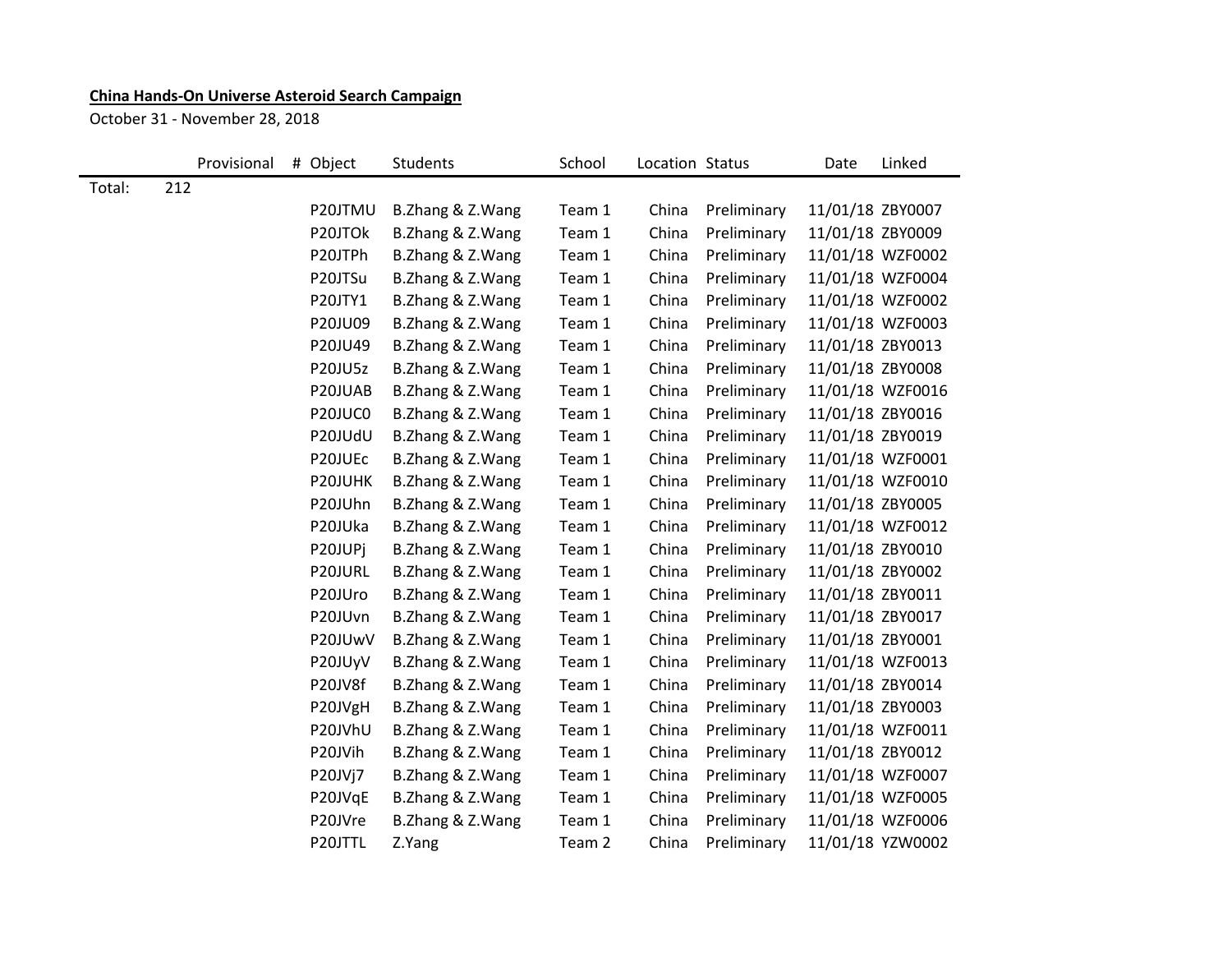| P20JUdg        | Z.Yang & Y.Luo   | Team 2            | China | Preliminary | 11/01/18 LYY0002 |
|----------------|------------------|-------------------|-------|-------------|------------------|
| P20JUFQ        | Z.Yang           | Team 2            | China | Preliminary | 11/01/18 YZW0004 |
| P20JUm5        | Z.Yang           | Team 2            | China | Preliminary | 11/01/18 YZW0003 |
| P20JUpG        | Z.Yang           | Team 2            | China | Preliminary | 11/01/18 YZW0002 |
| P20JUrx        | Z.Yang & Y.Luo   | Team 2            | China | Preliminary | 11/01/18 LYY0001 |
| P20JUuQ        | Z.Yang           | Team 2            | China | Preliminary | 11/01/18 YZW0012 |
| P20JUZD        | Z.Yang           | Team 2            | China | Preliminary | 11/01/18 YZW0003 |
| P20JV0O        | Z.Yang           | Team 2            | China | Preliminary | 11/01/18 YZW0001 |
| P20JV9c        | Z.Yang           | Team 2            | China | Preliminary | 11/01/18 YZW0001 |
| P20JVoR        | Z.Yang           | Team 2            | China | Preliminary | 11/01/18 YZW0010 |
| P20JVtE        | Z.Yang           | Team <sub>2</sub> | China | Preliminary | 11/01/18 YZW0013 |
| P20JVvw        | Z.Yang           | Team 2            | China | Preliminary | 11/01/18 YZW0011 |
| <b>P20JU2X</b> | S.Yang & Z.Zhang | Team 3            | China | Preliminary | 11/01/18 WRH0001 |
| P20JU4t        | S.Yang & Z.Zhang | Team 3            | China | Preliminary | 11/01/18 ZZL0002 |
| P20JUhj        | S.Yang & Z.Zhang | Team 3            | China | Preliminary | 11/01/18 ZZL0004 |
| P20JUMp        | S.Yang & Z.Zhang | Team 3            | China | Preliminary | 11/01/18 YSR0001 |
| P20JUwO        | S.Yang & Z.Zhang | Team 3            | China | Preliminary | 11/01/18 YSR0001 |
| P20JVgt        | S.Yang & Z.Zhang | Team 3            | China | Preliminary | 11/01/18 YSR0004 |
| P20JVnD        | S.Yang & Z.Zhang | Team 3            | China | Preliminary | 11/01/18 YSR0003 |
| P20JVte        | S.Yang & Z.Zhang | Team 3            | China | Preliminary | 11/01/18 ZZL0001 |
| P20JTPd        | Z.Wei & Y.Wang   | Team 4            | China | Preliminary | 11/01/18 WY0001  |
| P20JTUj        | Z.Wei & Y.Wang   | Team 4            | China | Preliminary | 11/01/18 WZY0006 |
| P20JTWB        | Z.Wei & Y.Wang   | Team 4            | China | Preliminary | 11/01/18 WY0002  |
| P20JTYF        | Z.Wei & Y.Wang   | Team 4            | China | Preliminary | 11/01/18 WY0005  |
| P20JU3e        | Z.Wei & Y.Wang   | Team 4            | China | Preliminary | 11/01/18 WY0004  |
| <b>P20JU8A</b> | Z.Wei & Y.Wang   | Team 4            | China | Preliminary | 11/01/18 WY0010  |
| P20JUBT        | Z.Wei & Y.Wang   | Team 4            | China | Preliminary | 11/01/18 WY0004  |
| P20JUFS        | Z.Wei & Y.Wang   | Team 4            | China | Preliminary | 11/01/18 WY0003  |
| P20JUNR        | Z.Wei & Y.Wang   | Team 4            | China | Preliminary | 11/01/18 WY0009  |
| P20JUp5        | Z.Wei & Y.Wang   | Team 4            | China | Preliminary | 11/01/18 WY0012  |
| P20JUSx        | Z.Wei & Y.Wang   | Team 4            | China | Preliminary | 11/01/18 WZY0005 |
| P20JV8d        | Z.Wei & Y.Wang   | Team 4            | China | Preliminary | 11/01/18 WY0011  |
| P20JViM        | Z.Wei & Y.Wang   | Team 4            | China | Preliminary | 11/01/18 WY0015  |
| P20JVoT        | Z.Wei & Y.Wang   | Team 4            | China | Preliminary | 11/01/18 WY0008  |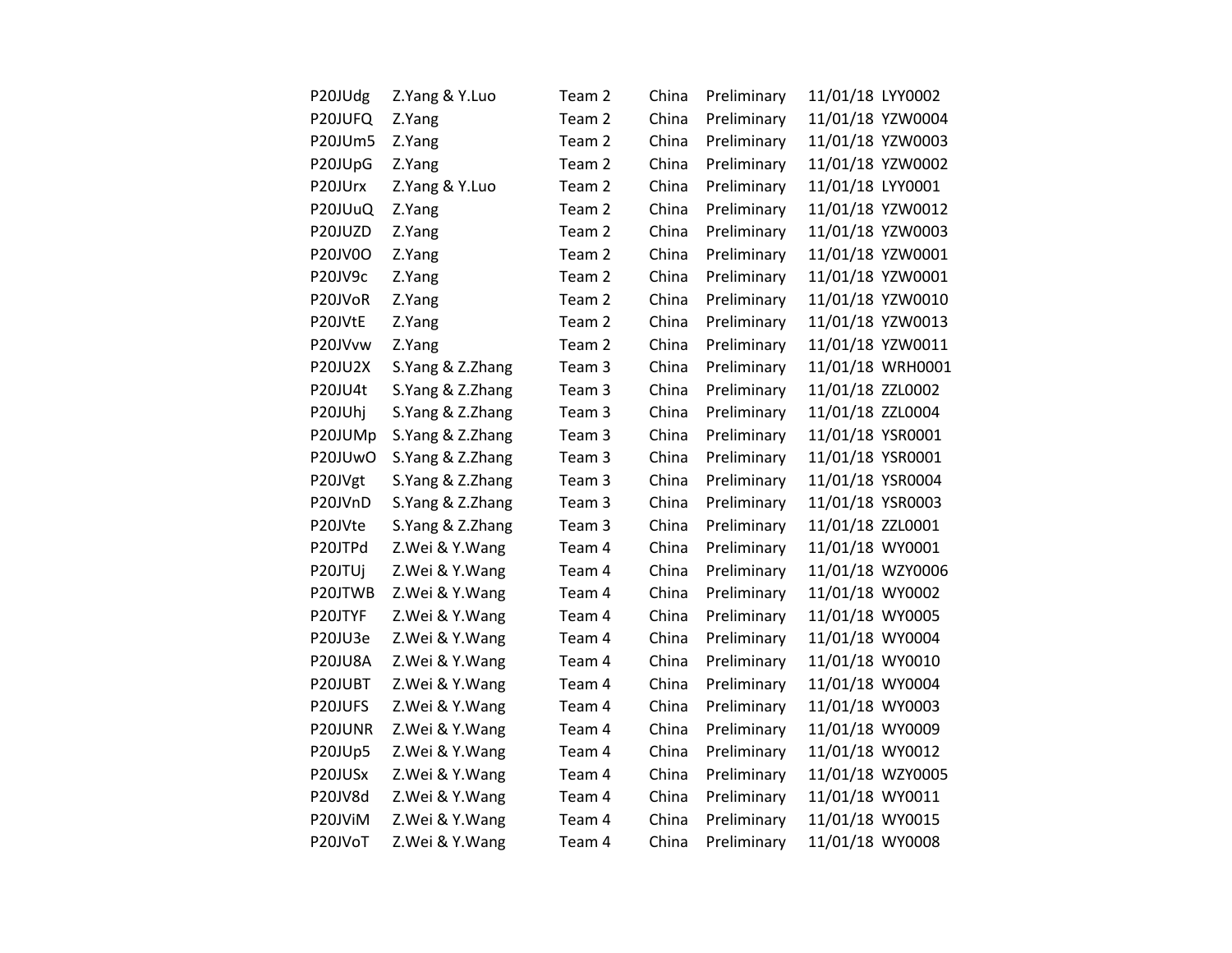| P20JVsI        | Z.Wei & Y.Wang   | Team 4 | China | Preliminary | 11/01/18 WZY0001 |
|----------------|------------------|--------|-------|-------------|------------------|
| P20JVsz        | Z.Wei & Y.Wang   | Team 4 | China | Preliminary | 11/01/18 WY0003  |
| P20JVuj        | Z.Wei & Y.Wang   | Team 4 | China | Preliminary | 11/01/18 WZY0007 |
| P20JTOi        | Z.Ji & Y.Wang    | Team 5 | China | Preliminary | 11/01/18 JZJ0005 |
| P20JUEC        | Z.Ji & Y.Wang    | Team 5 | China | Preliminary | 11/01/18 JZJ0008 |
| P20JUjg        | Z.Ji & Y.Wang    | Team 5 | China | Preliminary | 11/01/18 JZJ0009 |
| P20JUmJ        | Z.Ji & Y.Wang    | Team 5 | China | Preliminary | 11/01/18 JZJ0004 |
| P20JUOa        | Z.Ji & Y.Wang    | Team 5 | China | Preliminary | 11/01/18 JZJ0013 |
| P20JURW        | Z.Ji & Y.Wang    | Team 5 | China | Preliminary | 11/01/18 WYK0001 |
| P20JUwU        | Z.Ji & Y.Wang    | Team 5 | China | Preliminary | 11/01/18 JZJ0001 |
| P20JV9G        | Z.Ji & Y.Wang    | Team 5 | China | Preliminary | 11/01/18 JZJ0011 |
| P20JVvt        | Z.Ji & Y.Wang    | Team 5 | China | Preliminary | 11/01/18 JZJ0002 |
| P20JUA2        | X.Zhang & R.Wang | Team 6 | China | Preliminary | 11/01/18 ZXY0002 |
| P20JUpf        | X.Zhang & R.Wang | Team 6 | China | Preliminary | 11/01/18 ZXY0004 |
| P20JUpl        | X.Zhang & R.Wang | Team 6 | China | Preliminary | 11/01/18 ZXY0001 |
| P20JUyY        | X.Zhang & R.Wang | Team 6 | China | Preliminary | 11/01/18 ZXY0005 |
| P20JVsu        | X.Zhang & R.Wang | Team 6 | China | Preliminary | 11/01/18 ZXY0007 |
| P20JTQp        | Y.Feng & D.Liu   | Team 7 | China | Preliminary | 11/01/18 FYK0004 |
| P20JTUM        | Y.Feng & D.Liu   | Team 7 | China | Preliminary | 11/01/18 LD0008  |
| <b>P20JU2N</b> | Y.Feng & D.Liu   | Team 7 | China | Preliminary | 11/01/18 LD0001  |
| P20JUCJ        | Y.Feng & D.Liu   | Team 7 | China | Preliminary | 11/01/18 LD0009  |
| P20JUHQ        | Y.Feng & D.Liu   | Team 7 | China | Preliminary | 11/01/18 LD0003  |
| P20JUlq        | Y.Feng & D.Liu   | Team 7 | China | Preliminary | 11/01/18 LD0005  |
| P20JULV        | Y.Feng & D.Liu   | Team 7 | China | Preliminary | 11/01/18 LD0015  |
| P20JUly        | Y.Feng & D.Liu   | Team 7 | China | Preliminary | 11/01/18 LD0002  |
| P20JUWX        | Y.Feng & D.Liu   | Team 7 | China | Preliminary | 11/01/18 FYK0001 |
| P20JUxc        | Y.Feng & D.Liu   | Team 7 | China | Preliminary | 11/01/18 FYK0003 |
| P20JUy8        | Y.Feng & D.Liu   | Team 7 | China | Preliminary | 11/01/18 LD0006  |
| P20JUzP        | Y.Feng & D.Liu   | Team 7 | China | Preliminary | 11/01/18 LD0014  |
| P20JVtk        | Y.Feng & D.Liu   | Team 7 | China | Preliminary | 11/01/18 FYK0010 |
| P20JTJ2        | L.Lyu            | Team 8 | China | Preliminary | 11/01/18 LLY0004 |
| P20JTJC        | L.Lyu            | Team 8 | China | Preliminary | 11/01/18 LLY0003 |
| P20JTJs        | L.Wang           | Team 8 | China | Preliminary | 11/01/18 WLY0001 |
| P20JTQI        | J.Liu            | Team 8 | China | Preliminary | 11/01/18 LJY0022 |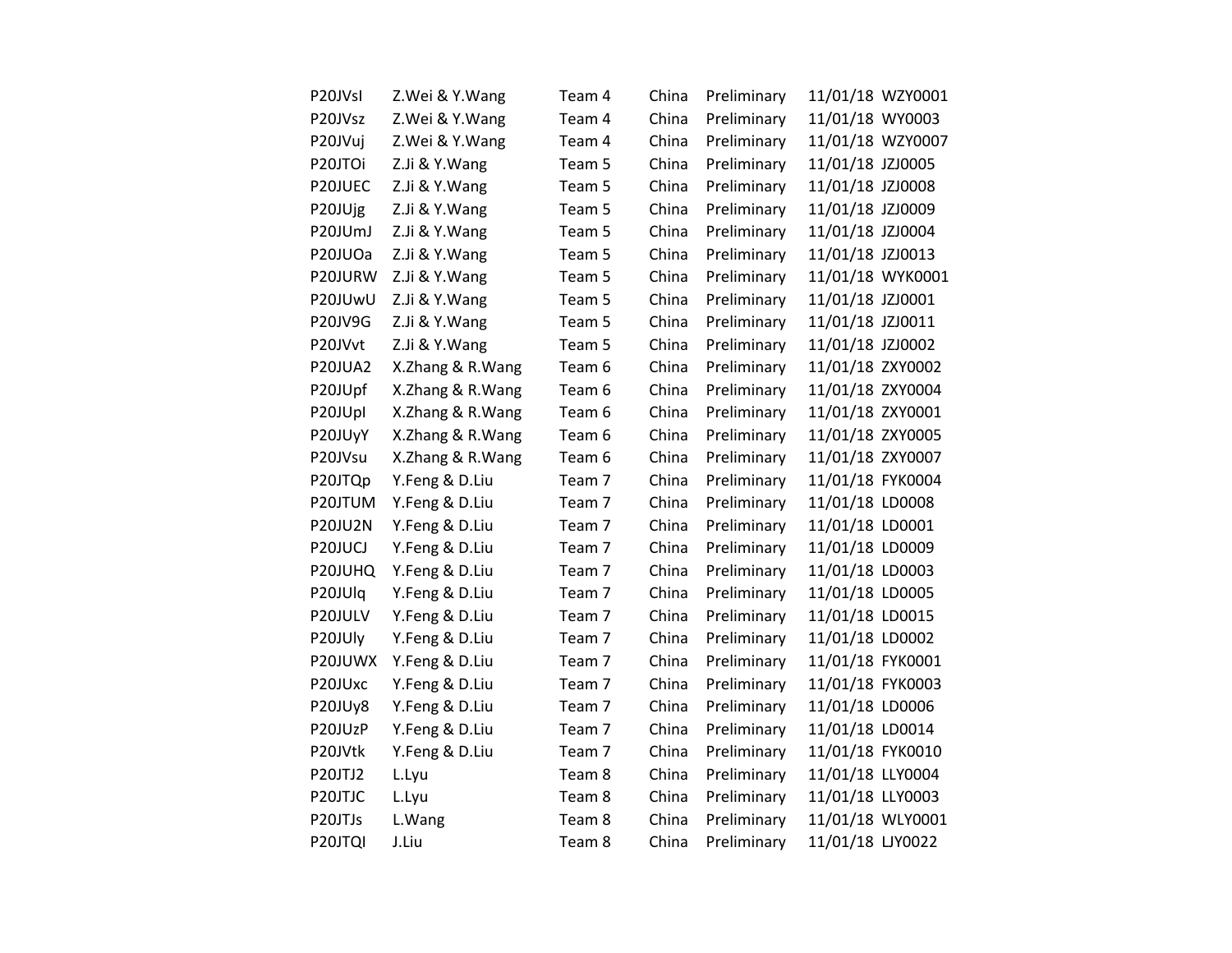| P20JTTh        | L.Wang | Team 8 | China | Preliminary | 11/01/18 WLY0005 |
|----------------|--------|--------|-------|-------------|------------------|
| P20JTVN        | H.Yun  | Team 8 | China | Preliminary | 11/01/18 YHZ0007 |
| P20JTVP        | L.Wang | Team 8 | China | Preliminary | 11/01/18 WLY0003 |
| P20JTW6        | L.Wang | Team 8 | China | Preliminary | 11/01/18 WLY0004 |
| P20JTZw        | H.Yun  | Team 8 | China | Preliminary | 11/01/18 YHZ0006 |
| P20JU0H        | J.Liu  | Team 8 | China | Preliminary | 11/01/18 LJY0002 |
| P20JU0j        | J.Liu  | Team 8 | China | Preliminary | 11/01/18 LJY0005 |
| P20JU5e        | J.Liu  | Team 8 | China | Preliminary | 11/01/18 LJY0014 |
| P20JU75        | J.Liu  | Team 8 | China | Preliminary | 11/01/18 LJY0013 |
| P20JU8o        | H.Yun  | Team 8 | China | Preliminary | 11/01/18 YHZ0010 |
| <b>P20JU8Y</b> | J.Liu  | Team 8 | China | Preliminary | 11/01/18 LJY0025 |
| <b>P20JU9N</b> | H.Yun  | Team 8 | China | Preliminary | 11/01/18 YHZ0003 |
| P20JU9y        | H.Yun  | Team 8 | China | Preliminary | 11/01/18 YHZ0008 |
| P20JUbp        | H.Yun  | Team 8 | China | Preliminary | 11/01/18 YHZ0005 |
| P20JUcU        | L.Wang | Team 8 | China | Preliminary | 11/01/18 WLY0002 |
| P20JUKh        | J.Liu  | Team 8 | China | Preliminary | 11/01/18 LJY0024 |
| P20JUKI        | H.Yun  | Team 8 | China | Preliminary | 11/01/18 YHZ0011 |
| P20JUKY        | H.Yun  | Team 8 | China | Preliminary | 11/01/18 YHZ0002 |
| P20JULE        | L.Wang | Team 8 | China | Preliminary | 11/01/18 WLY0007 |
| P20JULk        | J.Liu  | Team 8 | China | Preliminary | 11/01/18 LJY0020 |
| P20JUME        | J.Liu  | Team 8 | China | Preliminary | 11/01/18 LJY0003 |
| P20JUMk        | J.Liu  | Team 8 | China | Preliminary | 11/01/18 LJY0004 |
| P20JUNk        | J.Liu  | Team 8 | China | Preliminary | 11/01/18 LJY0012 |
| P20JUNq        | L.Wang | Team 8 | China | Preliminary | 11/01/18 WLY0011 |
| P20JUpa        | L.Wang | Team 8 | China | Preliminary | 11/01/18 WLY0006 |
| P20JUrU        | L.Lyu  | Team 8 | China | Preliminary | 11/01/18 LLY0001 |
| P20JUSU        | L.Wang | Team 8 | China | Preliminary | 11/01/18 WLY0010 |
| P20JUz9        | L.Wang | Team 8 | China | Preliminary | 11/01/18 WLY0008 |
| P20JV6s        | J.Liu  | Team 8 | China | Preliminary | 11/01/18 LJY0010 |
| P20JV7m        | J.Liu  | Team 8 | China | Preliminary | 11/01/18 LJY0001 |
| P20JV7O        | J.Liu  | Team 8 | China | Preliminary | 11/01/18 LJY0016 |
| P20JV9v        | J.Liu  | Team 8 | China | Preliminary | 11/01/18 LJY0015 |
| P20JTPx        | J.Liu  | Team 8 | China | Preliminary | 11/01/18 LJY0011 |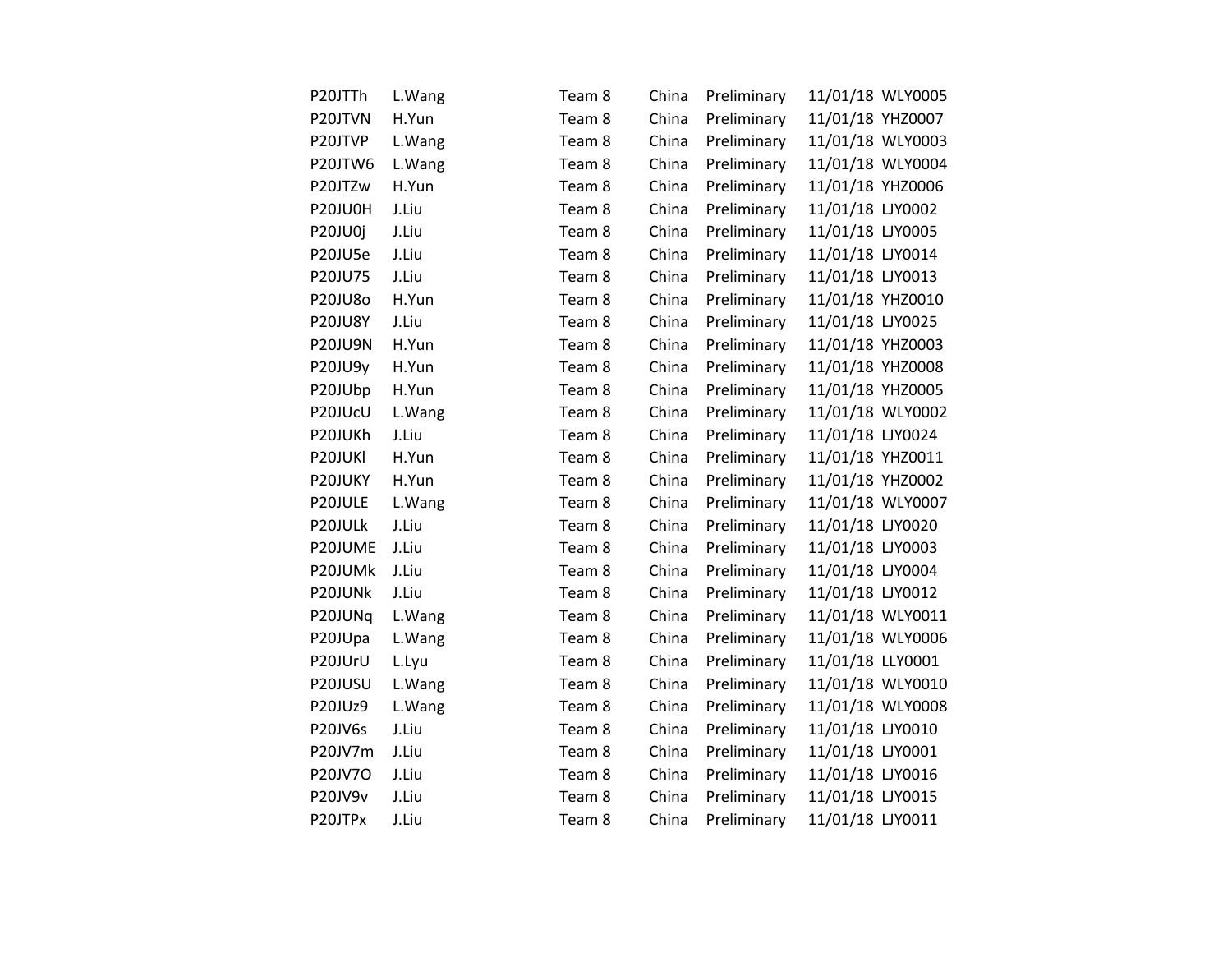| P20JWL8 | B.Zhang & Z.Wang  | Team 1 | China | Preliminary | 11/02/18 WZF0032 |
|---------|-------------------|--------|-------|-------------|------------------|
| P20JWLN | B.Zhang & Z.Wang  | Team 1 | China | Preliminary | 11/02/18 ZBY0025 |
| P20JWME | B.Zhang & Z.Wang  | Team 1 | China | Preliminary | 11/02/18 ZBY0026 |
| P20JWXh | B.Zhang & Z.Wang  | Team 1 | China | Preliminary | 11/02/18 ZBY0002 |
| P20JWZL | B.Zhang & Z.Wang  | Team 1 | China | Preliminary | 11/02/18 WZF0030 |
| P20JXIz | B.Zhang & Z.Wang  | Team 1 | China | Preliminary | 11/02/18 WZF0026 |
| P20JXU6 | B.ZHang & ZH.Wang | Team 1 | China | Preliminary | 11/02/18 WZF0023 |
| P20JXVA | B.Zhang & Z.Wang  | Team 1 | China | Preliminary | 11/02/18 ZBY0001 |
| P20JXVF | B.ZHang & ZH.Wang | Team 1 | China | Preliminary | 11/02/18 WZF0022 |
| P20JXxs | B.Zhang & Z.Wang  | Team 1 | China | Preliminary | 11/02/18 ZBY0021 |
| P20JXy6 | B.Zhang & Z.Wang  | Team 1 | China | Preliminary | 11/02/18 WZF0001 |
| P20JY3Z | B.Zhang & Z.Wang  | Team 1 | China | Preliminary | 11/02/18 ZBY0001 |
| P20JY4H | B.Zhang & Z.Wang  | Team 1 | China | Preliminary | 11/02/18 WZF0025 |
| P20JYAV | B.Zhang & Z.Wang  | Team 1 | China | Preliminary | 11/02/18 WZF0001 |
| P20JYdR | B.Zhang & Z.Wang  | Team 1 | China | Preliminary | 11/02/18 WZF0002 |
| P20JYee | B.Zhang & Z.Wang  | Team 1 | China | Preliminary | 11/02/18 ZBY0022 |
| P20JYhp | B.ZHang & ZH.Wang | Team 1 | China | Preliminary | 11/02/18 WZF0020 |
| P20JYV9 | B.Zhang & Z.Wang  | Team 1 | China | Preliminary | 11/02/18 ZBY0001 |
| P20JWP3 | Z.Yang & Y.Luo    | Team 2 | China | Preliminary | 11/02/18 YZW0001 |
| P20JWR9 | Z.Yang & Y.Luo    | Team 2 | China | Preliminary | 11/02/18 YZW0001 |
| P20JWZK | Z.Yang & Y.Luo    | Team 2 | China | Preliminary | 11/02/18 LYY0001 |
| P20JXFo | Z.Yang & Y.Luo    | Team 2 | China | Preliminary | 11/02/18 YZW0001 |
| P20JXHB | Z.Yang & Y.Luo    | Team 2 | China | Preliminary | 11/02/18 YZW0006 |
| P20JXMu | Z.Yang & Y.Luo    | Team 2 | China | Preliminary | 11/02/18 LYY0009 |
| P20JXqY | Z.Yang & Y.Luo    | Team 2 | China | Preliminary | 11/02/18 YZW0001 |
| P20JXUP | Z.Yang & Y.Luo    | Team 2 | China | Preliminary | 11/02/18 YZW0005 |
| P20JY1A | Z.Yang & Y.Luo    | Team 2 | China | Preliminary | 11/02/18 YZW0001 |
| P20JWNk | S.Yang & Z.Zhang  | Team 3 | China | Preliminary | 11/02/18 YSR0002 |
| P20JWTE | S.Yang & Z.Zhang  | Team 3 | China | Preliminary | 11/02/18 YSR0001 |
| P20JWYe | S.Yang & Z.Zhang  | Team 3 | China | Preliminary | 11/02/18 ZZL0001 |
| P20JXJ7 | S.Yang & Z.Zhang  | Team 3 | China | Preliminary | 11/02/18 ZZL0006 |
| P20JXPc | S.Yang & Z.Zhang  | Team 3 | China | Preliminary | 11/02/18 ZZL0001 |
| P20JXWh | S.Yang & Z.Zhang  | Team 3 | China | Preliminary | 11/02/18 ZZL0002 |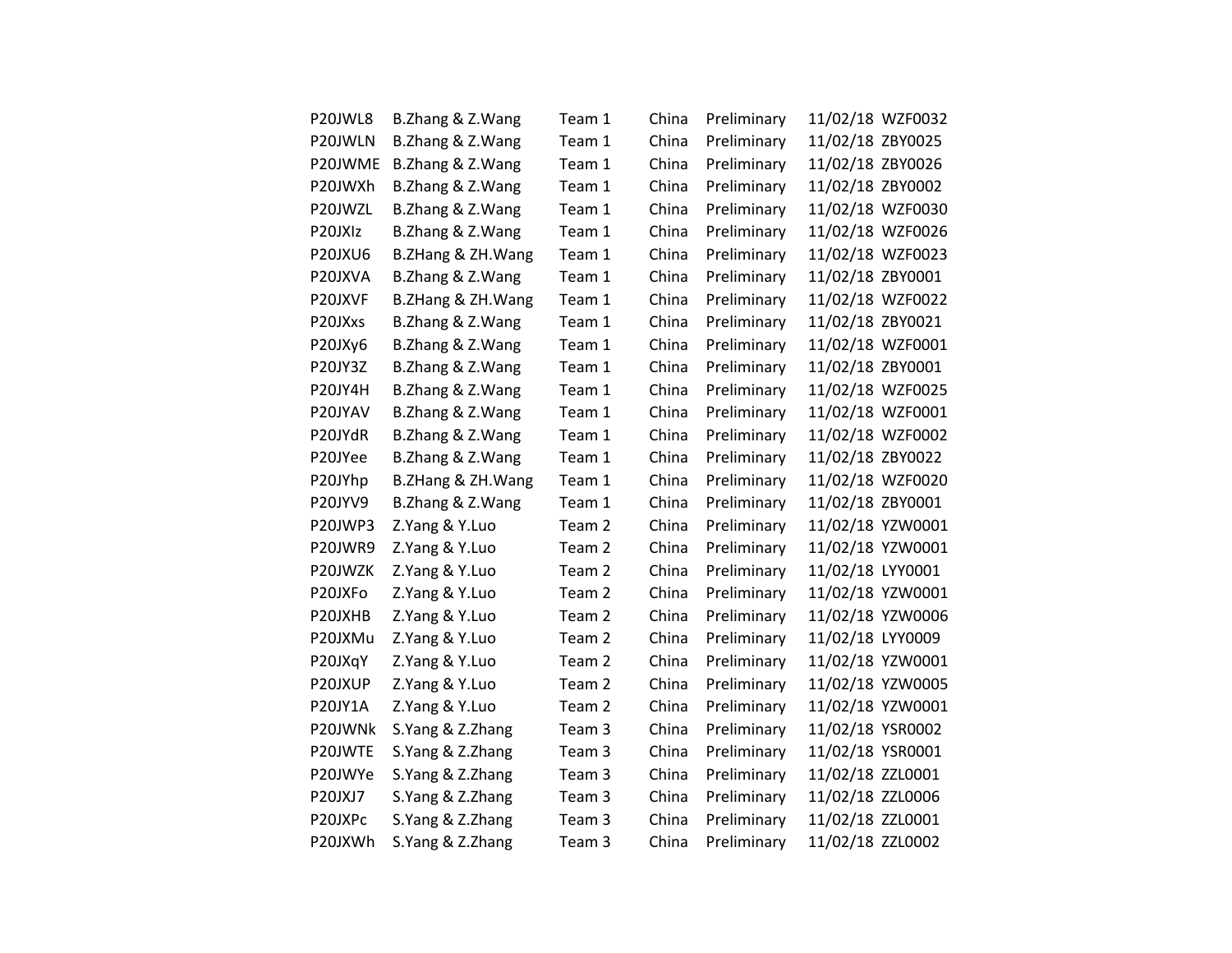| P20JYJO | S.Yang & Z.Zhang | Team 3 | China | Preliminary | 11/02/18 YSR0004 |                  |
|---------|------------------|--------|-------|-------------|------------------|------------------|
| P20JYPu | S.Yang & Z.Zhang | Team 3 | China | Preliminary | 11/02/18 YSR0003 |                  |
| P20JWXO | Z.Wei & Y.Wang   | Team 4 | China | Preliminary | 11/02/18 WY0017  |                  |
| P20JXDx | Z.Wei & Y.Wang   | Team 4 | China | Preliminary |                  | 11/02/18 WZY0004 |
| P20JXQN | Z.Wei & Y.Wang   | Team 4 | China | Preliminary |                  | 11/02/18 WZY0003 |
| P20JXX4 | Zh.Wei & Y.Wang  | Team 4 | China | Preliminary |                  | 11/02/18 WZY0015 |
| P20JXYH | Z.Wei & Y.Wang   | Team 4 | China | Preliminary |                  | 11/02/18 WZY0001 |
| P20JYbc | Z.Wei & Y.Wang   | Team 4 | China | Preliminary | 11/02/18 WY0001  |                  |
| P20JYdN | Zh.Wei & Y.Wang  | Team 4 | China | Preliminary |                  | 11/02/18 WZY0014 |
| P20JYyj | Z.Wei & Y.Wang   | Team 4 | China | Preliminary | 11/02/18 WY0016  |                  |
| P20JWOb | Z.Ji & Y.Wang    | Team 5 | China | Preliminary |                  | 11/02/18 WYK0011 |
| P20JWS2 | Z.Ji & Y.Wang    | Team 5 | China | Preliminary | 11/02/18 JZJ0001 |                  |
| P20JXCQ | Z.Ji & Y.Wang    | Team 5 | China | Preliminary | 11/02/18 JZJ0001 |                  |
| P20JXLO | Zh.Ji & Y.Wang   | Team 5 | China | Preliminary | 11/02/18 JZJ0014 |                  |
| P20JXn3 | Z.Ji & Y.Wang    | Team 5 | China | Preliminary |                  | 11/02/18 WYK0001 |
| P20JXVS | Z.Ji & Y.Wang    | Team 5 | China | Preliminary |                  | 11/02/18 WYK0008 |
| P20JXwH | Z.Ji & Y.Wang    | Team 5 | China | Preliminary |                  | 11/02/18 WYK0002 |
| P20JXyJ | Z.Ji & Y.Wang    | Team 5 | China | Preliminary | 11/02/18 JZJ0002 |                  |
| P20JY3k | Z.Ji & Y.Wang    | Team 5 | China | Preliminary | 11/02/18 JZJ0001 |                  |
| P20JYbp | Zh.Ji & Y.Wang   | Team 5 | China | Preliminary | 11/02/18 JZJ0017 |                  |
| P20JYDv | Z.Ji & Y.Wang    | Team 5 | China | Preliminary | 11/02/18 JZJ0019 |                  |
| P20JWOV | X.Zhang          | Team 6 | China | Preliminary | 11/02/18 ZZY0001 |                  |
| P20JXoS | X.Zhang          | Team 6 | China | Preliminary | 11/02/18 ZXY0014 |                  |
| P20JYPv | X.Zhang          | Team 6 | China | Preliminary | 11/02/18 ZZY0002 |                  |
| P20JYRg | X.Zhang &R.Wang  | Team 6 | China | Preliminary |                  | 11/02/18 WRH0004 |
| P20JWKZ | Y.Feng & D.Liu   | Team 7 | China | Preliminary | 11/02/18 FYK0001 |                  |
| P20JWX1 | Y.Feng & D.Liu   | Team 7 | China | Preliminary | 11/02/18 LD0026  |                  |
| P20JWYh | Y.Feng & D.Liu   | Team 7 | China | Preliminary | 11/02/18 FYK0014 |                  |
| P20JXN1 | Y.Feng & D.Liu   | Team 7 | China | Preliminary | 11/02/18 LD0001  |                  |
| P20JXVO | Y.Feng & D.Liu   | Team 7 | China | Preliminary | 11/02/18 LD0020  |                  |
| P20JY9L | Y.Feng & D.Liu   | Team 7 | China | Preliminary | 11/02/18 LD0002  |                  |
| P20JYev | Y.Feng & D.Liu   | Team 7 | China | Preliminary | 11/02/18 LD0018  |                  |
| P20JYhQ | Y.Feng & D.Liu   | Team 7 | China | Preliminary | 11/02/18 LD0022  |                  |
| P20JYQw | Y.Feng & D.Liu   | Team 7 | China | Preliminary | 11/02/18 LD0001  |                  |